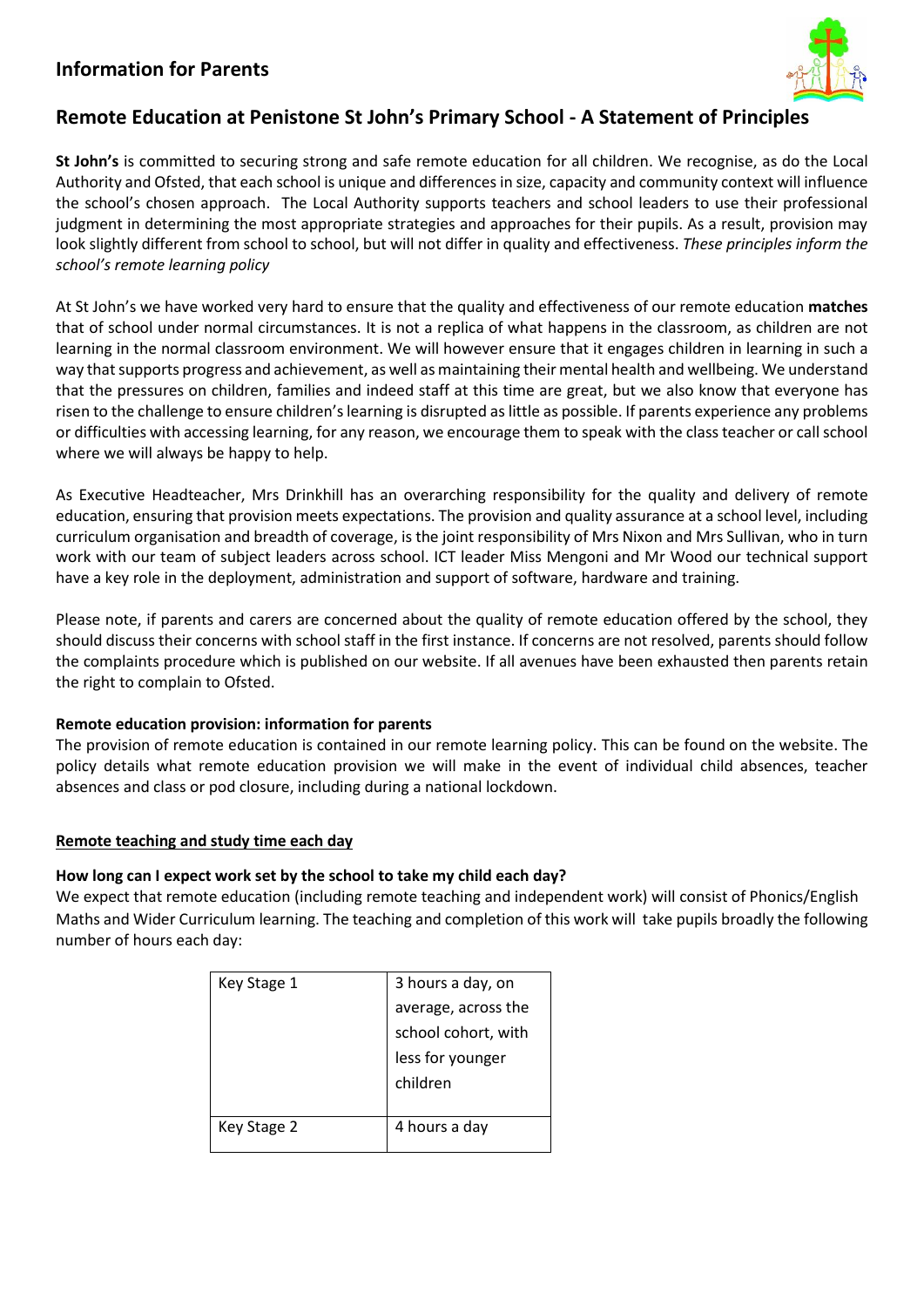#### **Accessing remote education**

#### **How will my child access any online remote education you are providing?**

Remote education will be accessed via seesaw. The details of how to access this platform have been sent to parents and support for access can be found under the seesaw tab of the school website.

#### **If my child does not have digital or online access at home, how will you support them to access remote education?**

We recognize that some pupils may not have suitable online access at home. If you have any problems accessing remote education please contact school and we will:

- Provide technical support for accessing the platform if expertise is an issue
- Help families or lend laptops or tablets to pupils if needed. These can be signed out, by prior agreement with the heads of school, from the school office on either site.
- Provide technical support, where we can if the internet access is a problem
- Provide printed materials needed, by arrangement with the teacher, from the school office if online access is problematic
- Please note that children can submit work to their teachers via seesaw by completing online interactive documents, recorded visual or voice recordings, upload a photo or if there is no online access by dropping off hard copy to the school office.

## **How will my child be taught remotely?**

We use a combination of the following approaches to teach pupils remotely:

- recorded teaching (e.g. Video/audio recordings made by teachers, Oak National Academy lessons)
- live online teaching/zoom sessions
- printed paper packs produced by teachers (e.g. workbooks, worksheets)
- textbooks and reading books pupils have at home
- commercially available websites supporting teaching of subjects or areas, including video clips or sequences
- long-term project work and/or internet research activities (as per the [schools full opening guidance,](https://www.gov.uk/government/publications/actions-for-schools-during-the-coronavirus-outbreak/guidance-for-full-opening-schools#res) schools full opening guidance, schools are expected to avoid an over-reliance on these approaches)

## **Engagement and feedback**

## **What are your expectations for my child's engagement and the support that we as parents and carers should provide at home?**

## *In line with the remote learning policy*

## *Teachers will:*

- Upload the activities and links for the day to seesaw by 9am each morning
- Send out links to any zoom teaching that has been organised *around 15-20 mins in duration,* which will take place at prearranged times during the day
- Send out links to zoom session for 'wellbeing catch-up' to be organised once or twice a week as necessary with whole class and fortnightly for children with EHCPs
- Send out links to a weekly zoom session for any individual children on the SEN/vulnerable register and their parents. This will take place with the teacher/TA and/or SENCo (as agreed by teacher and SENCo)
- Check uploaded work from the previous day, provide feedback (verbal, highlighted, short comment as appropriate) and returned to children to act upon as directed by the teacher. Support sessions organised and undertaken as and when needed, to provide individual or small group support – see above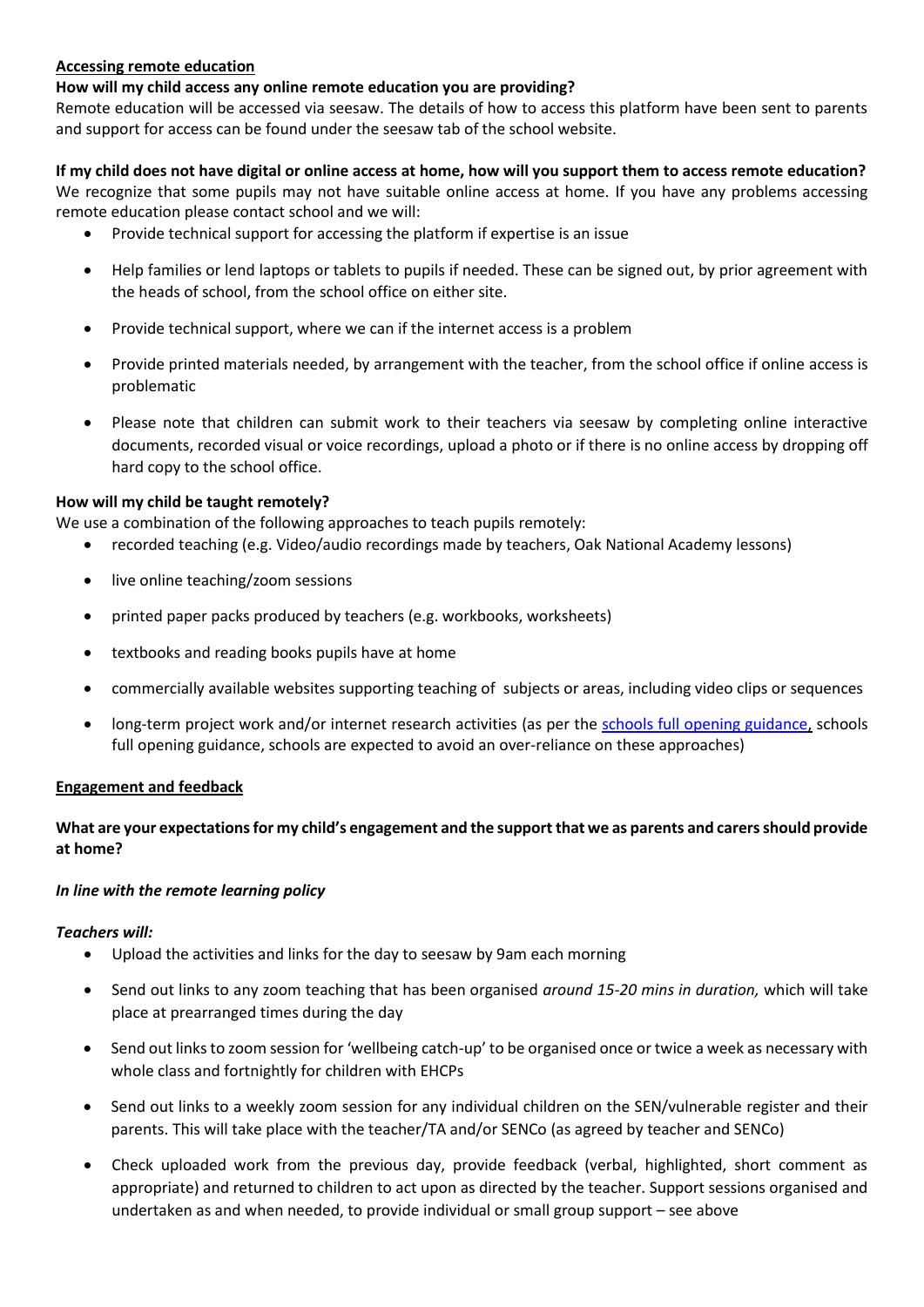## *Parents and pupils:*

As with in-school provision, we have the high expectations of children's engagement. We expect all children to access our remote education provision and complete the learning tasks set, to a good standard and upload completed daily work by the end of each day (preferably before 4pm if possible)

We ask that Parents will support children in learning by maintaining an effective routine and completing the learning set. All tasks will be created, set and pitched at the appropriate level for children to ensure that they can engage with sessions, it is our aim that this will be as independent as possible. Children are expected to join zoom lessons/support sessions and keep in touch sessions if at all possible and listen and join in appropriately when participating in zoom sessions.

## **How will you check whether my child is engaging with their work and how will I be informed if there are concerns?**

To reflect the same practice as in school, a daily register will be taken to check which children are:

- logging on to seesaw daily
- completing tasks that they have been set
- Participating in organised zoom sessions

If there are any circumstances arising where engagement is a concern, class teachers, support staff and senior leaders will contact parents/carers via phone call to discuss how we can support in raising the engagement of your child with our remote education provision. In some cases, support from Education Welfare Services may be beneficial.

## **How will you assess my child's work and progress?**

Feedback can take many forms and may not always mean extensive written comments for individual children. For example, whole-class feedback or verbal comments via digital platforms are also valid and effective methods, amongst many others. Our approach to feeding back on pupil work is as follows:

- Have the highest expectations of all pupils in relation to quality of work produced
- Be positive and value the effort of the pupils to engage in the learning
- Reflect and take account of the circumstances of both the learner and teacher
- Follow the marking and feedback policy to mirror in-school practice
- Provide regular feedback on every child's work via seesaw and zoom as appropriate
- Ensure that children are aware of the next steps in their learning

## **Additional support for pupils with particular needs**

At St John's, we recognise that some pupils, for example, those with special educational needs and disabilities (SEND), may not be able to access remote education without support from adults at home. We acknowledge the difficulties this may place on families, and we will work with parents and carers to support those pupils. The vast majority of these children will be accommodated in school wherever possible, except in 'isolation' situations.

Class teachers will provide opportunities for a personalised approach to learning for all groups including SEND so that activities are suitable to their abilities. Furthermore, our class teachers and support staff will work closely with families to deliver remote education for pupils with SEND, discussing how the personalised approach can be best adapted to meet the needs of those children.

## **If my child is not in school because they are self-isolating, how will their remote education differ from the approaches described above?**

Where individual pupils need to self-isolate, but the majority of their peer group remains in school, how remote education is provided will likely differ from the approach for whole groups. This is due to the challenges of teaching